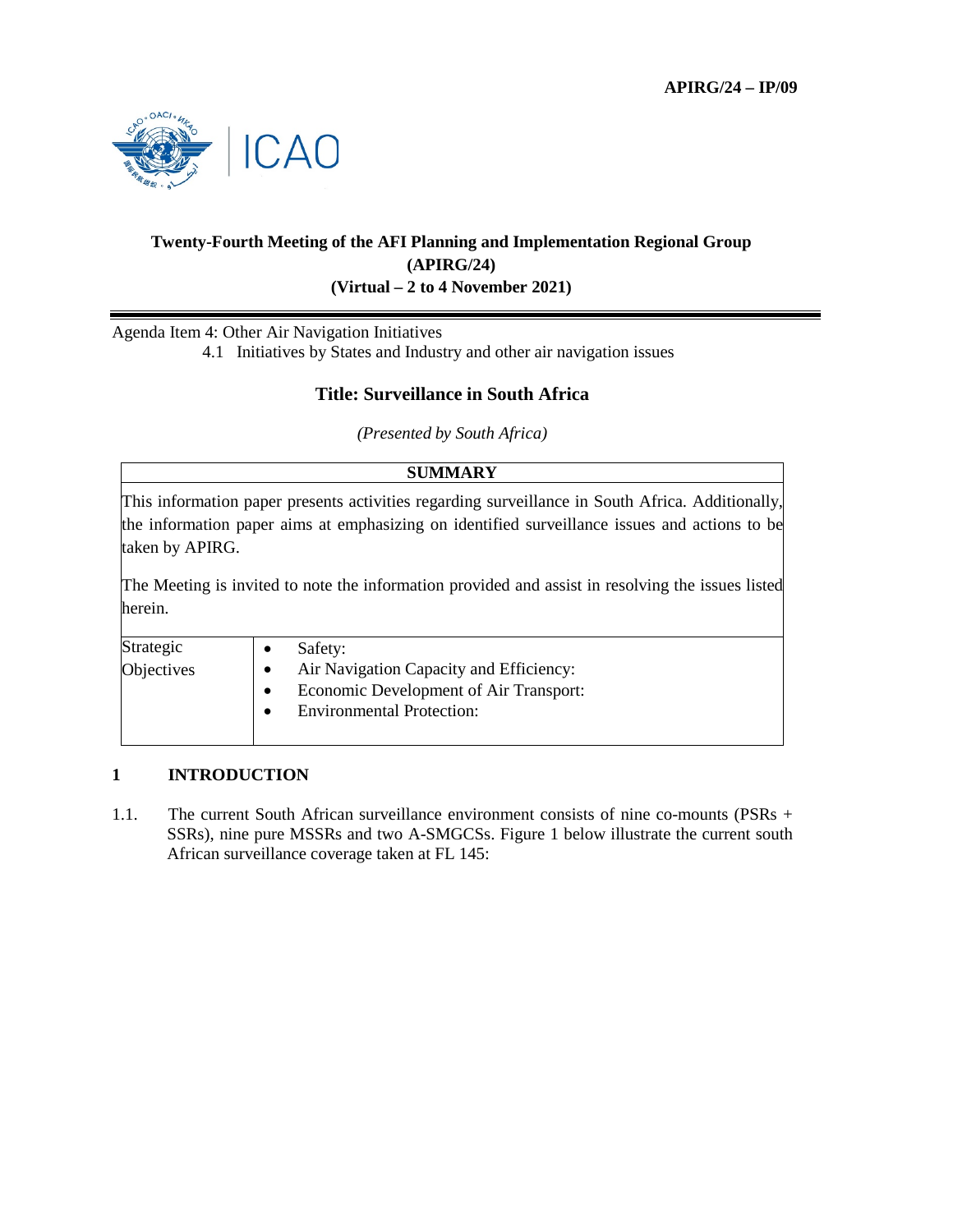

Figure 1: Surveillance Coverage

1.2. South Africa is currently enhancing the surveillance coverage through the introduction of Wide Area Multilateration (WAM) and Space Based Automatic Dependent Surveillance – Broadcast (ADS-B). Figure 2 below illustrate the intended surveillance coverage through the respective implementation of WAM projects:



Figure 2: WAM Coverage

1.3. South Africa has developed and approved a national surveillance strategy in year 2020. This was done through collaboration with all aviation stakeholders to ensure that all strategic initiatives are aligned.